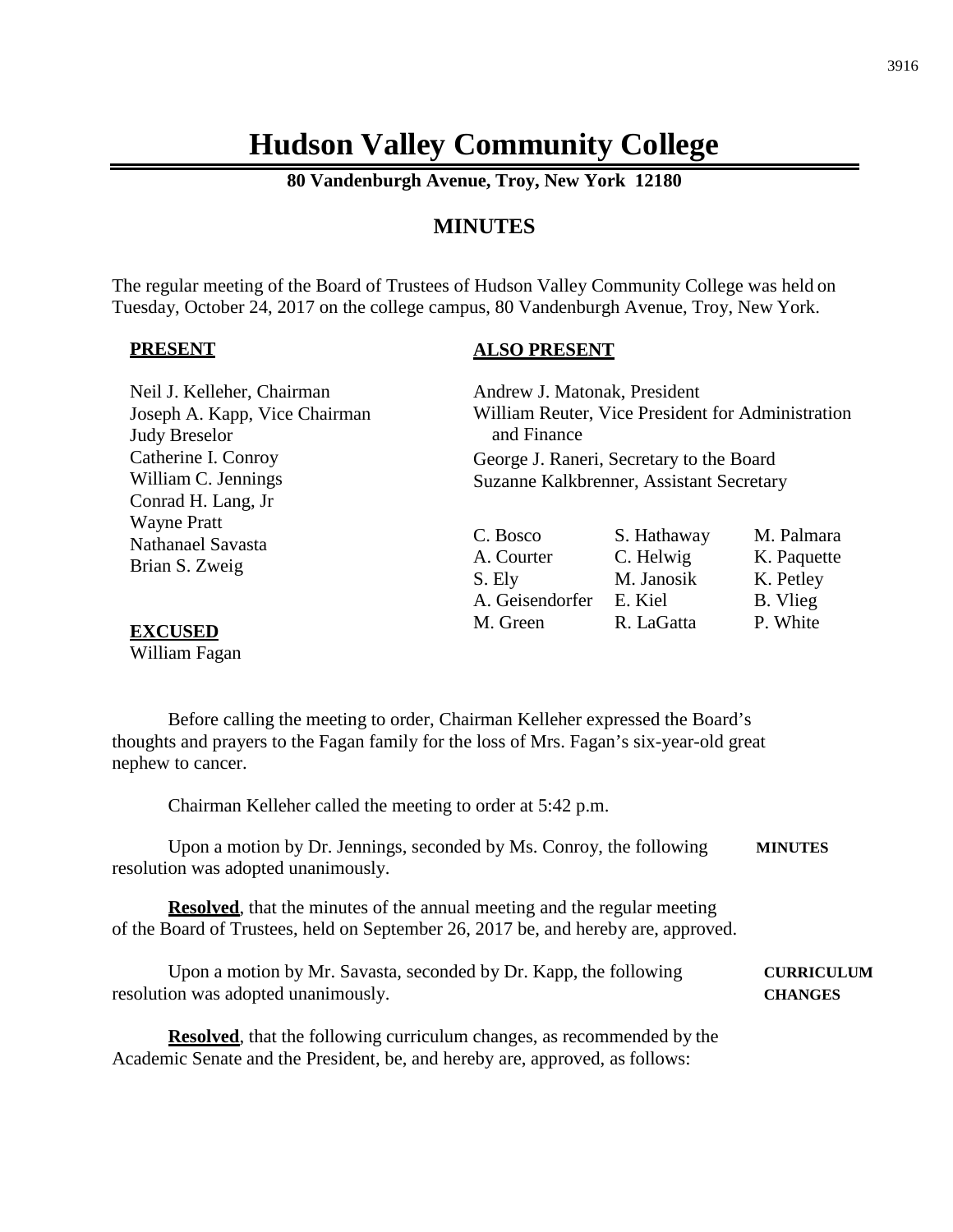#### **1. Change in Degree Requirements:**

# *A. Accounting Certificate, Fall 2018*

| <b>Current:</b>                                                                    | New:                                     |  |  |
|------------------------------------------------------------------------------------|------------------------------------------|--|--|
| <b>CMPT</b> 101 or Computer Elective                                               | <b>Restricted Computer Elective—CMPT</b> |  |  |
|                                                                                    | 101 or CMPT 105 or CMPT 115              |  |  |
| The department changed the core course requirements for the Accounting Certificate |                                          |  |  |
| program that now includes ACTG 200 which has ACTG 110 and CMPT 101 as a pre-       |                                          |  |  |
| requisite. By providing other options under the computer courses, students will be |                                          |  |  |
| better prepared for ACTG 200 and have computer course options to best meet their   |                                          |  |  |
| specific educational needs and goals.                                              |                                          |  |  |

#### **2. Change in Degree Requirements, Course Title, Course Number, Course Description, 25% or more Change in course content:**

# *A. CMPT 135—Information Design and Applied Digital Media; Fall 2018*

The department seeks to streamline the content of two of its courses into a single offering. The new *CISS 135—Information Design and Content Management*, will combine the content of CMPT 135 and CMPT 118. The new description accurately depicts proposed content.

| <b>Change in Course Title and Course Number:</b> |                                        |  |  |
|--------------------------------------------------|----------------------------------------|--|--|
| <b>Current:</b>                                  | New:                                   |  |  |
| CMPT 135—Information Design and                  | <b>CISS</b> 135—Information Design and |  |  |
| Applied Digital Media                            | <b>Content Management</b>              |  |  |

# **Change in Course Description:**

**New:**

This course focuses on the structural, conceptual and heuristic design of information and its Web accessible presentation and management. Course content includes: information architecture; user-centered design (UCD) and human computer interface (HCI); content management, W3C standard Web design, search engine optimization (SEO); navigation and way-finding; accessibility; and applied integrated digital media. The course will help prepare students for technology bases careers in Web design, knowledge management, marketing, communications, and software development. This case-based course will teach students how to think through information-based projects, using the principles of information design, content management and project management to turn theory into practical Web accessible projects using the open source WordPress Web and Content Management System (CMS).

*B.* **Change in Degree Requirements:** *Administrative Information Management and Technology; Fall 2018*

| <b>Current:</b>                     | New:                                   |
|-------------------------------------|----------------------------------------|
| The AIM A.A.S. requires CMPT 118—   | <b>CISS 135—Information Design and</b> |
| Web Design and Content Management   | <b>Content Management</b>              |
| and CMPT 135-Information Design and |                                        |
| Applied Digital Media.              |                                        |
| <b>Current:</b>                     | New:                                   |
| Restricted Elective—6 credits       | Restricted Elective-9 credits          |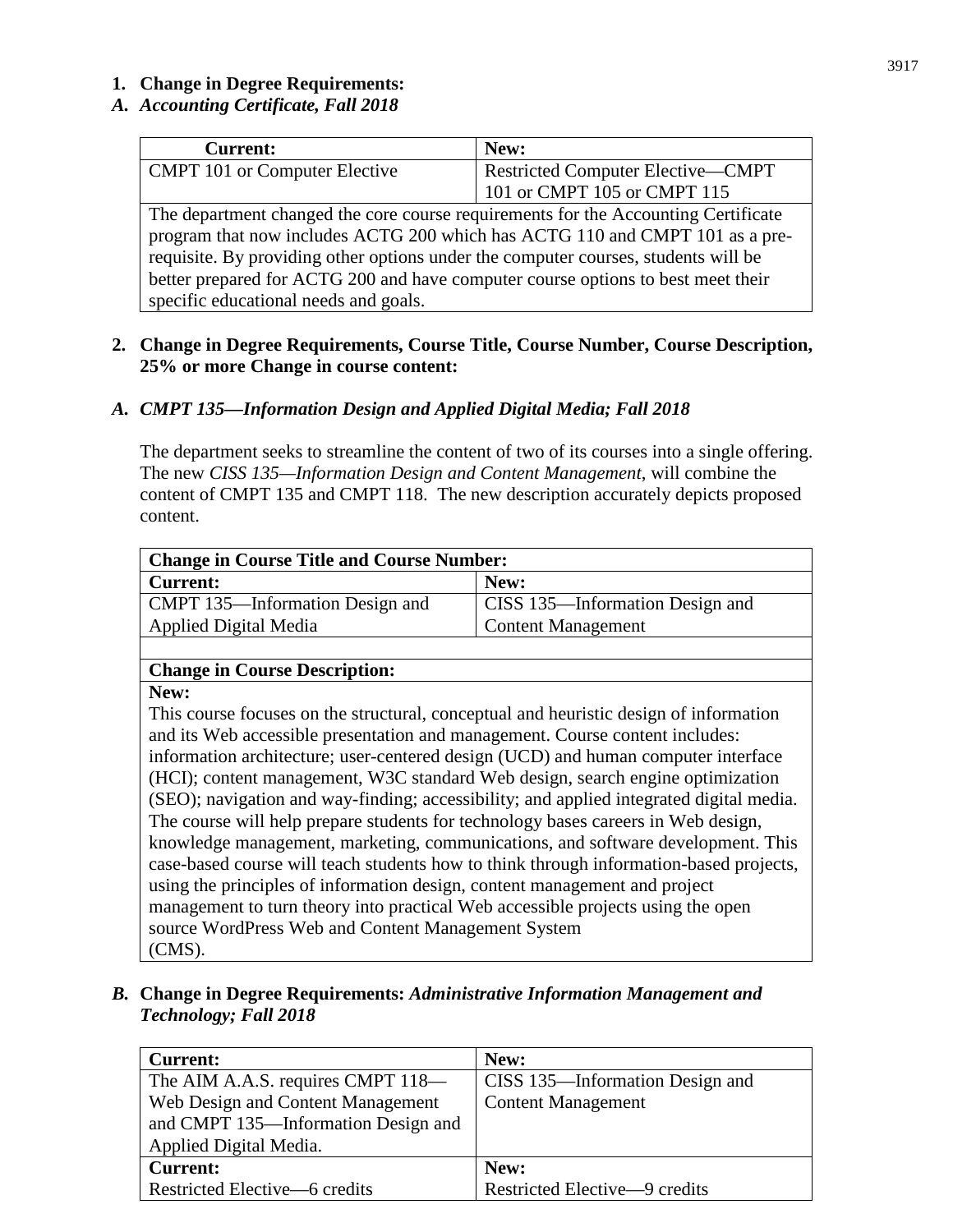An additional 3 credit Restricted Elective will be added to the degree requirements keeping the degree requirement total at 61 credits. Replacing CMPT 118 and CMPT 135 with the single converged and integrated CISS 135 will allow the addition of a 3 credit Restricted Elective, further facilitating the students ability to tailor their degree in accord with their self-identified outcomes.

#### **3. Change in Degree Requirements and Program Title:**

#### *A. Marketing A.A.S. Degree, Fall 2018*

The department will change the title to make it more consistent with other institutions and a change in degree requirements to require more marketing courses.

| <b>Change in Program Title:</b>        |                                         |  |  |
|----------------------------------------|-----------------------------------------|--|--|
| <b>Current:</b>                        | New:                                    |  |  |
| Business—Marketing A.A.S. Degree       | Marketing A.A.S. Degree                 |  |  |
| <b>Change in Degree Requirements:</b>  |                                         |  |  |
| <b>Current:</b>                        | New:                                    |  |  |
|                                        | Adding two new courses: MKTG 210—       |  |  |
|                                        | Digital Marketing, 3 credits and MKTG   |  |  |
|                                        | 295—Marketing Management and            |  |  |
|                                        | Strategy, 3 credits                     |  |  |
| <b>Current:</b>                        | New:                                    |  |  |
| LAS Electives-9 credits                | LAS Electives-3 credits                 |  |  |
| <b>Current:</b>                        | New:                                    |  |  |
| <b>BADM 120-Business Math or BADM</b>  | BADM 120-Business Math or               |  |  |
| 221-Quantitative Business Applications | <b>BADM 221, Quantitative Business</b>  |  |  |
|                                        | <b>Applications OR MATH Elective</b>    |  |  |
| <b>Current:</b>                        | New:                                    |  |  |
| ECON 100—Principles of                 | Restricted Economics Elective-6 credits |  |  |
| Macroeconomics, 3 credits              | ECON 100—Principles of                  |  |  |
| ECON 101, Principles of                | Macroeconomics, 3 credits               |  |  |
| Microeconomics, 3 credits              | ECON 101, Principles of                 |  |  |
|                                        | Microeconomics, 3 credits               |  |  |
| <b>Current:</b>                        | New:                                    |  |  |
| (1) Business Electives—Recommended     | Business Electives—any business course. |  |  |
| courses—BADM 100 or any MKTG           | Recommend MKTG 217-Selling and          |  |  |
| course                                 | Sales Management; MKTG 212-Human        |  |  |
|                                        | Resource Management; MKTG 240-          |  |  |
|                                        | Business Ethics; BADM 208-              |  |  |
|                                        | Organizational Leadership; BADM         |  |  |
|                                        | 290/MKTG 295—Internship; CISS 135—      |  |  |
|                                        | <b>Information Design and Content</b>   |  |  |
|                                        | Management; CMPT 115-Business           |  |  |
|                                        | Analytics; CISS 100-Introduction to     |  |  |
|                                        | Computing and Information Sciences.     |  |  |
| <b>Current:</b>                        | New:                                    |  |  |
| (2) Accounting Elective                | No Accounting Elective Required         |  |  |
| <b>Current:</b>                        | New:                                    |  |  |
| (3) Computer Elective                  | (3) Computer Elective—Any CMPT or       |  |  |
|                                        | CISS course; recommend CMPT 101-        |  |  |
|                                        | Computer Concepts & Applications I, for |  |  |
|                                        | students with no computer background;   |  |  |
|                                        | other students with computer background |  |  |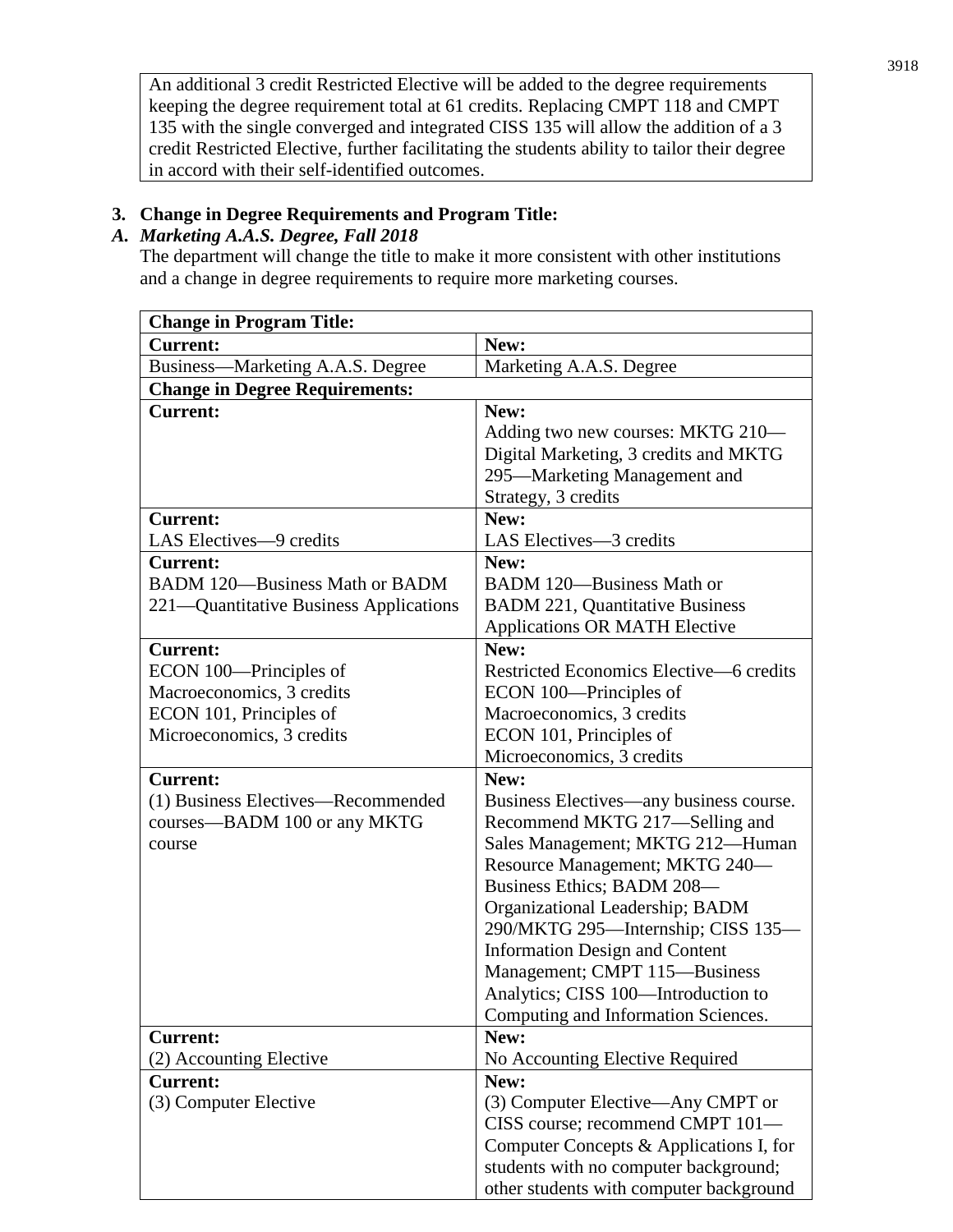|                                     | will be recommended to take CISS 135–        |  |
|-------------------------------------|----------------------------------------------|--|
|                                     | <b>Information Design and Content</b>        |  |
|                                     | Management or CMPT 115-Business              |  |
|                                     | Analytics; or CISS 100-- Introduction to     |  |
|                                     | Computing and Information Sciences.          |  |
| <b>Current:</b>                     | New:                                         |  |
| No current requirement for PSYC 100 | PSYC 100—General Psychology, 3               |  |
|                                     | credits                                      |  |
|                                     |                                              |  |
| <b>Current:</b>                     | New:                                         |  |
| English Elective—3 credits          | Restricted English Elective—3 credits        |  |
| Any English course; recommend ENGL  | ENGL 102—English Composition II OR           |  |
| 102, ENGL 104, ENGL 125             | ESLS 102—English Composition II for          |  |
|                                     | the Foreign Born OR ENGL 104-                |  |
|                                     | <b>English Composition II: Writing About</b> |  |
|                                     | Literature OR ENGL 137—Writing for           |  |

# **4. New Program:**

# *A. Accelerated Nursing A.A.S., Summer 2018*

The department is proposing a program to allow students to complete the Nursing program in less than two years if they have appropriate transfer credit and attend during a summer term. There has been a recent influx of students with existing degrees and/or significant college credit or military experience applying to the Nursing A.A. S. program. We would like to provide these students with an option to complete the program in fewer than the two calendar years currently required. If accepted, students would be able to complete the Accelerated Nursing A.A.S. program in 15 months. This is accomplished by utilizing a summer start. The format would be summer (2 sessions), Fall and Spring.

# **5. Accelerated Format:**

# *A. Surgical Technology A.A.S., Fall 2018*

The department seeks to change the degree program to an accelerated format. Students will be able to complete the program in a shorter period of time (less than the current fall, spring, fall, spring model). They will benefit from a wider selection of clinical placements available over the summer.

# **6. Deactivate and Discontinuance:**

# *A. Digital Marketing A.A.S., Fall 2018/Fall 2021*

The department has determined that the offering of one Marketing program with the inclusion of digital marketing courses is most appropriate at this time. The elimination of the Digital Marketing A.A.S. program takes into consideration discussions had including input from faculty, advising and admissions counselors, the board of advisors and other chairs throughout the past several months.

# **7. Discontinue:**

# *A. Broadcast Communications A.A.S., Spring 2018*

The department seeks to officially discontinue the program. The three year period since deactivation has passed and the last of the students have graduated.

# *B. Bereavement Studies Certificate, Summer 2020*

The department seeks to discontinue the certificate after a three-year period of deactivation.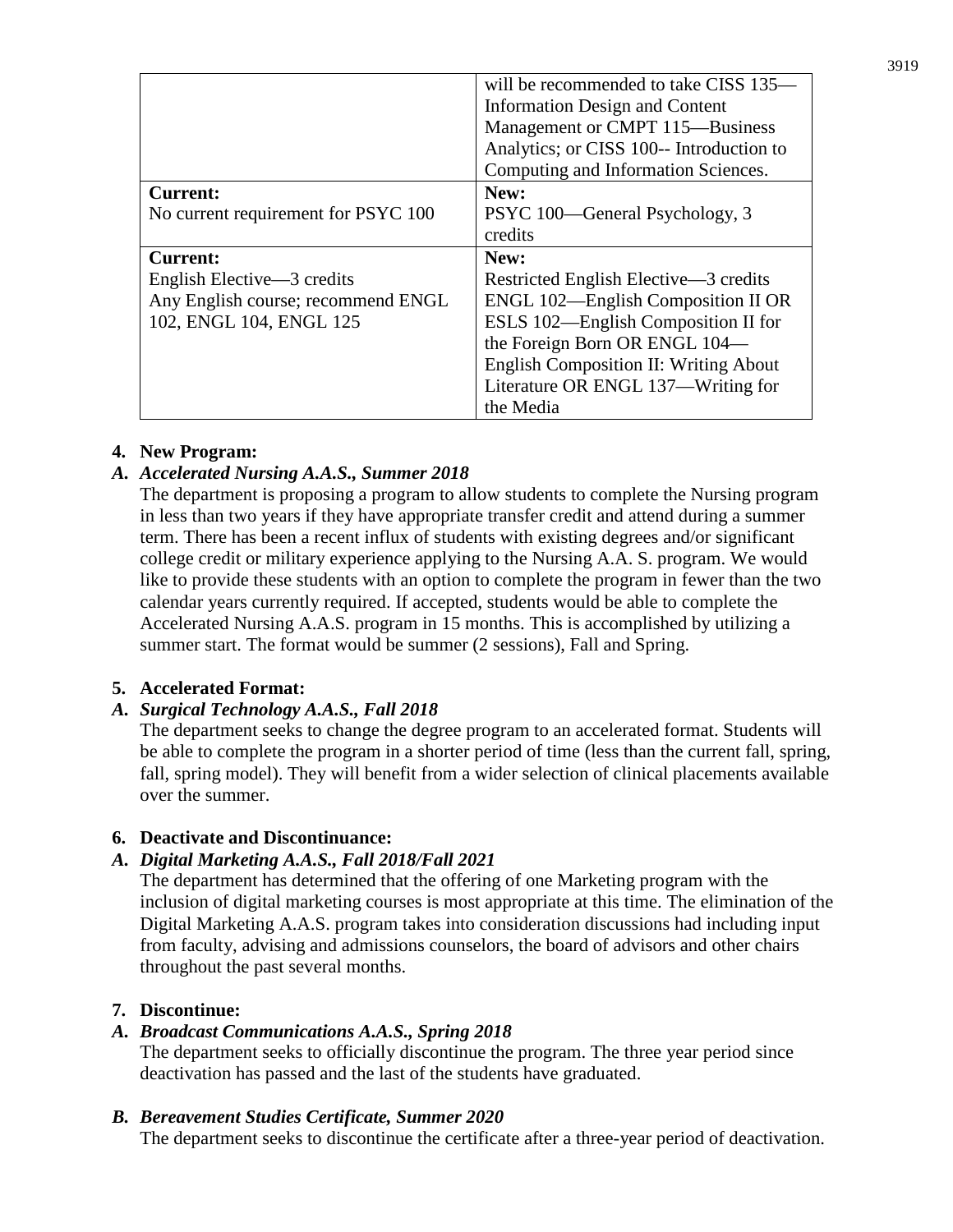| Upon a motion by Mr. Pratt, seconded by Mr. Lang, the following | <b>AMENDMENTS TO</b>  |
|-----------------------------------------------------------------|-----------------------|
| resolution was adopted unanimously.                             | <b>BY-LAWS OF THE</b> |

**Resolved,** that the request of for approval of amendments to Article III, **ASSOCIATION, INC.** Section 1 and Article III, Section 2 of the By-Laws of the Faculty Student Association, Inc., as recommended by the Faculty Student Association Board of Directors on October 16, 2017, be, and hereby is, approved. The resolution shall read as follows:

#### **ARTICLE III – OFFICERS**

#### Section 1. President

By virtue of his/her job description, the Vice President of Enrollment Management and Student Development shall serve as the President of the Board of Directors. If the position of Vice President for Enrollment Management and Student Development is appointed on an interim basis, the President of the College may appoint the President of the Board of Directors until a permanent Vice President for Enrollment Management and Student Development is appointed. The President shall continue in office as long as he/she holds the position described above. The President shall preside at all meetings of the Board of Directors. He/she shall sign and execute, in the name and on behalf of the Association, all documents required to be executed by the Association and shall perform such other duties as requested by the Board of Directors or as are reasonably incidental to his/her office. The President shall have the authority to delegate the aforementioned signature power as he/she deems appropriate.

#### Section 2. Vice President

follows:

The Board of Directors shall elect one of the members of the Board as Vice President of the Board of Directors of the Association. The Vice President shall be elected for a term of one year but shall continue in office, if otherwise qualified, until his/her successor shall be duly elected and qualified. He/she shall perform the duties of the office of President in case of the death, absence, resignation, retirement or inability of the President to act, until the President is able to resume his/her duties or as specified in Article III, Section 1. He/she shall perform such other duties as requested by the President and the Board of Directors.

| Upon a motion by Dr. Jennings, seconded by Mr. Savasta, the following        | <b>CAPITAL</b>         |
|------------------------------------------------------------------------------|------------------------|
| resolution was adopted, with Ms. Breselor abstaining.                        | <b>CONSTRUCTION--</b>  |
|                                                                              | <b>SCIENCE CENTER</b>  |
| <b>Resolved,</b> that the request for an increase in the contract awarded to | <b>RENOVATIONS</b>     |
| Aktor Corporation, be and hereby is, approved. The resolution shall read as  | <b>CONTRACT CHANGE</b> |

#### **CAPITAL CONTRUCTION—SCIENCE CENTER AND RELATED BUILDING RENOVATIONS CONTRACT CHANGE ORDER**

**WHEREAS,** on May 23, 2017, the Hudson Valley Community College Board of Trustees approved a resolution for contractual awards for the project entitled "Science Center and Related Building Renovations" as follows:

| <b>Aktor Corporation</b>                   | \$286,666 |
|--------------------------------------------|-----------|
| <b>National Response Corporation (NRC)</b> | \$13,000  |
| CHA Consulting, Inc. (CHA)                 | \$2,490   |

Upon a motion by Mr. Pratt, seconded by Mr. Lang, the following **AMENDMENTS TO FACULTY STUDENT**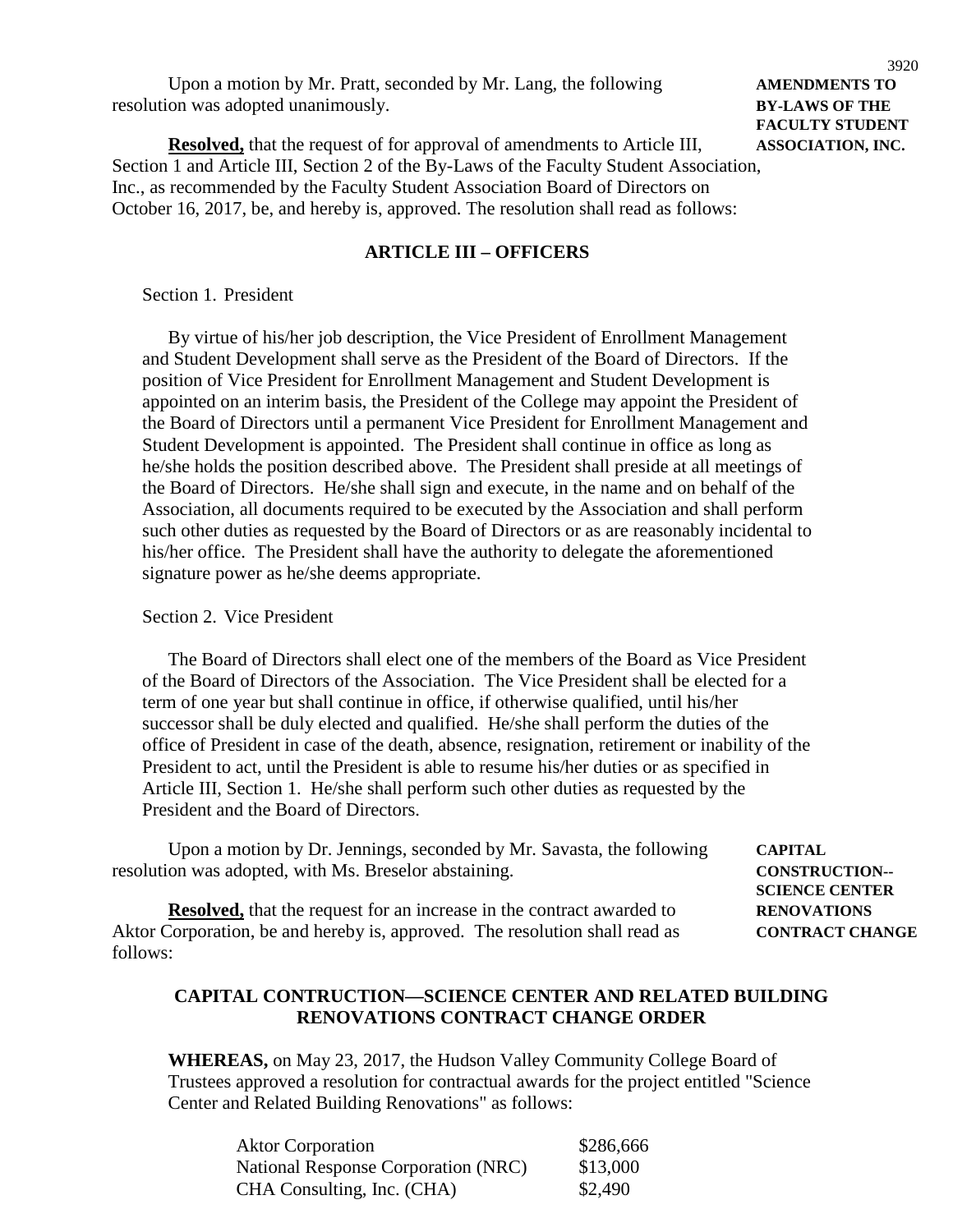Now, therefore, it is

**RESOLVED**, that the Hudson Valley Community College Board of Trustees approves an increase to the contract awarded to Aktor Corporation for \$286,666, for renovations in Amstuz Hall and Fitzgibbons Hall, from the capital project entitled "Science Center and Related Building Renovations" by \$4,200 to \$290,866. Contract change is due to previous water infiltration issues found on the roof.

Upon a motion by Ms. Conroy, seconded by Ms. Breselor, the following **RESIDENT TUITION** resolution was adopted unanimously. **RATES FOR 2017-18**

**Resolved,** that the request to extend resident tuition rates for the 2017-18 **FOR DISPLACED** academic year for students from Puerto Rico and the U.S. Virgin Islands displaced **STUDENTS FROM** by hurricanes Maria and Irma, be and hereby is, approved. The resolution **PUERTO RICO &** shall read as follows: **U.S. VIRGIN ISLANDS**

**ACADEMIC YEAR**

#### **RESOLUTION AUTHORIZING THE EXTENSION OF RESIDENT TUITION RATES FOR THE 2017-18 ACADEMIC YEAR FOR STUDENTS FROM PUERTO RICO AND THE U.S. VIRGIN ISLANDS DISPLACED BY HURRICANES MARIA AND IRMA**

**WHEREAS**, a number of students from Puerto Rico and the U.S. Virgin Islands have been displaced as a consequence of Hurricanes Maria and Irma; and

**WHEREAS**, the Federal Emergency Management Agency (FEMA) has declared Puerto Rico and the U.S. Virgin Islands to be disaster areas in accordance with Major Disaster Declarations 4335, 4336, 4339, and 4340; and

**WHEREAS**, the infrastructure of these island communities have been substantial undermined by these hurricanes; and

**WHEREAS**, universities and higher education associations across the country are making efforts to assist students displaced by Hurricanes Maria and Irma in the most expeditious and humanitarian manner possible; and

**WHEREAS**, Governor Cuomo has called upon SUNY to offer resident tuition rates to students displaced by these storms; and

**WHEREAS**, Hudson Valley Community College wishes to extend the benefit of resident tuition rates for the 2017-18 academic year to students from Puerto Rico and the U.S. Virgin Islands who have been displaced by Hurricanes Maria and Irma as a humanitarian response which acknowledges these students' de facto New York State residency status due to their inability to return home; now, therefore, be it

**RESOLVED**, that Hudson Valley Community College authorizes the approval to extend the benefit of resident tuition rates for the 2017-18 academic year for students from Puerto Rico and the U.S. Virgin Islands displaced by Hurricanes Maria and Irma.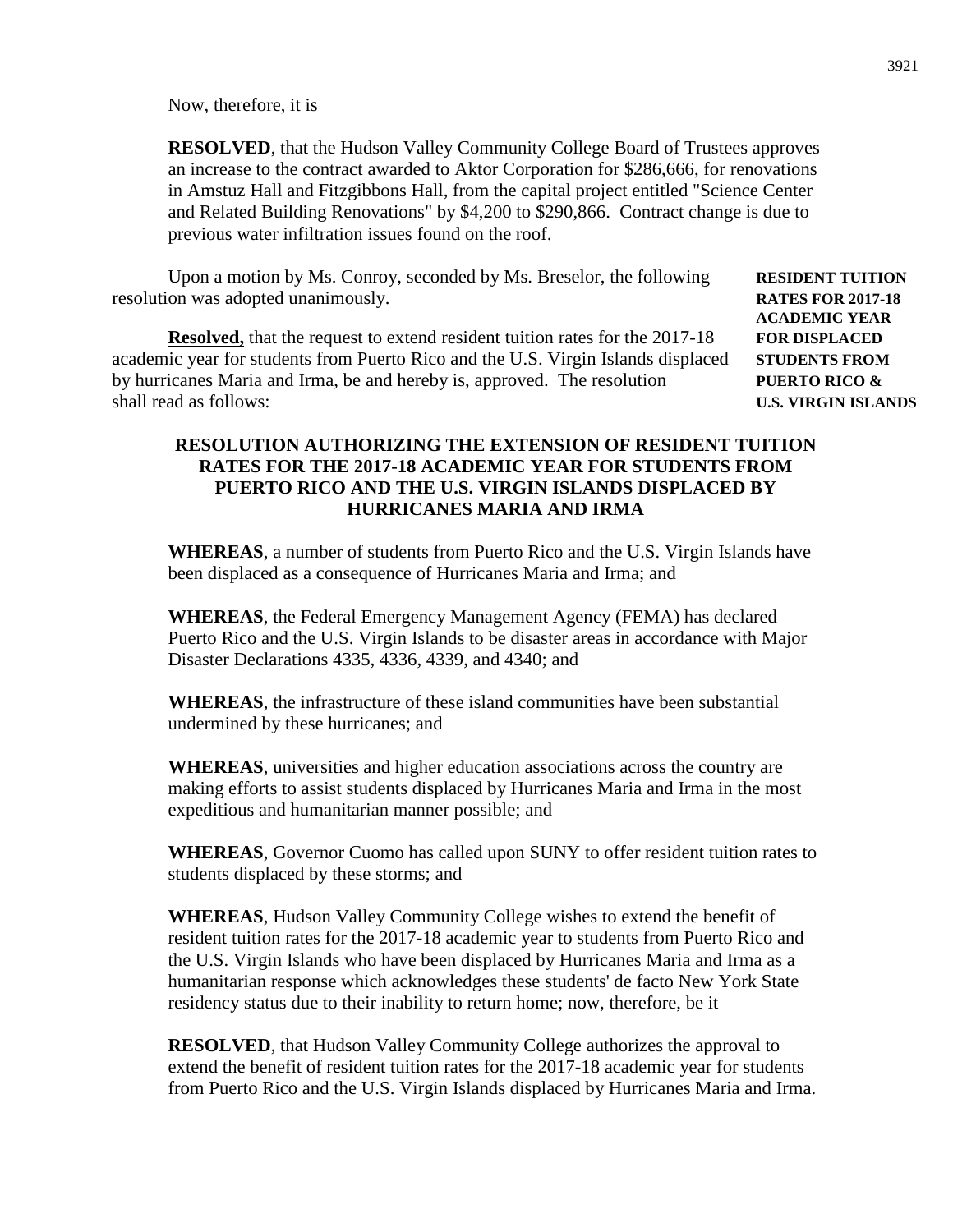#### **YEAR**

**Resolved,** that the request for an increase in state aid for the 2016-17 fiscal year, be and hereby is, approved. The resolution shall read as follows:

#### **ADDITIONAL STATE AID 2016-17 FISCAL YEAR**

**WHEREAS,** New York State funding to Hudson Valley Community College for fiscal year 2016-17 is based on enrollment from the 2015-16 fiscal year; and

**WHEREAS,** the actual enrollment for the 2015-16 fiscal year is unknown when the ensuing year's budget is approved since summer enrollment has not begun, nor have non-credit FTEs been finalized; and

**WHEREAS,** a variance in the actual enrollment may lead to an adjustment in the state aid that was originally approved; and **WHEREAS,** the actual enrollment for the 2015-16 year was greater than projected when preparing the 2016-17 budget; and

**WHEREAS,** that increase in enrollment earned Hudson Valley Community College an additional \$94,935.00 in state aid for 2016-17; and

**WHEREAS,** it is necessary for the Hudson Valley Community College Board of Trustees to approve the increase in state aid,

**RESOLVED,** the College's Board of Trustees approves an increase of \$94,935.00 from \$23,473,901 to \$23,568,836; and

**RESOLVED,** that certified copies of this resolution be forwarded to the State University of New York.

#### **INFORMATION ITEMS INFORMATION**

The following information items were noted: **ITEMS**

# **A. FULL-TIME FACULTY**

| 1. | School of Liberal Arts & Sciences<br>Ann Ruecker, Instructor,<br>Human Services and Chemical Dependency Counseling,<br>f/t temp. appt., eff. $1/21/18$                              | \$48,981/yr |
|----|-------------------------------------------------------------------------------------------------------------------------------------------------------------------------------------|-------------|
| 1. | <b>B. FULL-TIME NON-TEACHING PROFESSIONAL</b><br><b>Academic Affairs</b><br>Elissa Baker, Instructional Designer,<br>Distance Learning,<br>f/t appt., eff. $10/2/17$<br>\$56,500/yr |             |
|    | Christina Bald, Advising Specialist,<br>Liberal Arts and Sciences Advisement Center,<br>f/t appt., eff. $10^{1/17}$ or thereafter                                                   | \$40.100/yr |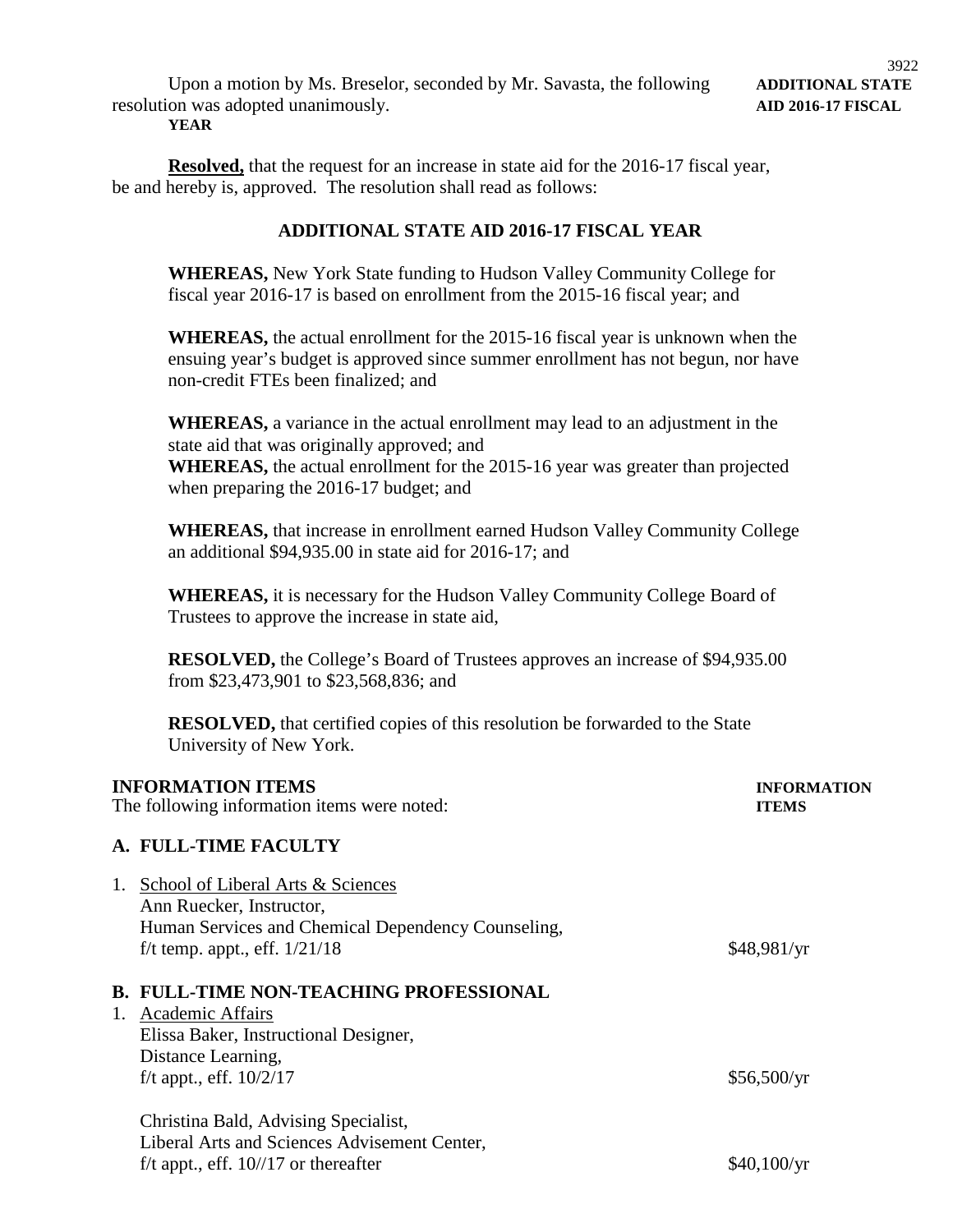|    | Oliver Brooks, Advising Specialist,<br>Liberal Arts and Sciences/Advisement Tracks,<br>f/t appt., $9/22/17$ or thereafter                                                         | \$40,100/yr   |
|----|-----------------------------------------------------------------------------------------------------------------------------------------------------------------------------------|---------------|
|    | James Slavin, Assistant to the<br>Vice President for Academic Affairs,<br>f/t appt., eff. $10/9/17$                                                                               | \$63,000/yr   |
|    | 2. Enrollment Management and Student Development<br>Catherine Bell, Assistant Bowling Coach,<br>Intercollegiate Athletics,<br>f/t temp. appt., eff. $10/6/17$ or thereafter       | \$2,500/yr    |
|    | Jesse Fulger, Assistant Football Coach,<br>Intercollegiate Athletics,<br>f/t temp. appt., eff. $9/22/17$                                                                          | \$1,528.58/yr |
|    | 3. Technology, Institutional Assessment and Planning<br>Darryl Ryan, System and Network Specialist,<br><b>Information Technology Services,</b><br>f/t appt., eff. 9/25/17         | \$50,000/yr   |
|    | <b>C. PART-TIME FACULTY</b><br>1. Academic Affairs<br>Susan Baird, Instructor,<br>Community and Professional Education,<br>$p/t$ appt. (non-credit), eff. $10/5/17$ or thereafter | \$25.00/hr    |
|    | 2. School of Health Sciences<br>Morgan Fryer, Instructor,<br>Dental Hygiene,<br>$p/t$ appt. (shelf), eff. $9/22/17$                                                               | $$1,113$ /sch |
|    | Andrea Heroux, Instructor,<br>Dental Hygiene,<br>$p/t$ appt. (shelf), eff. $9/22/17$                                                                                              | $$1,113$ /sch |
|    | Kassidi Morrison, Instructor,<br>Dental Hygiene,<br>$p/t$ appt. (shelf), eff. $9/22/17$                                                                                           | $$1,113$ /sch |
|    | Emily Testo, Instructor,<br>Dental Hygiene,<br>$p/t$ appt. (shelf), eff. $9/22/17$                                                                                                | $$1,113$ /sch |
| 3. | <b>School of Liberal Arts and Sciences</b><br>Elaine Williams, Instructor,<br>English, Foreign Languages, and English as a Second Language<br>(HS Model), p/t appt., eff. 10/2/17 | \$0           |